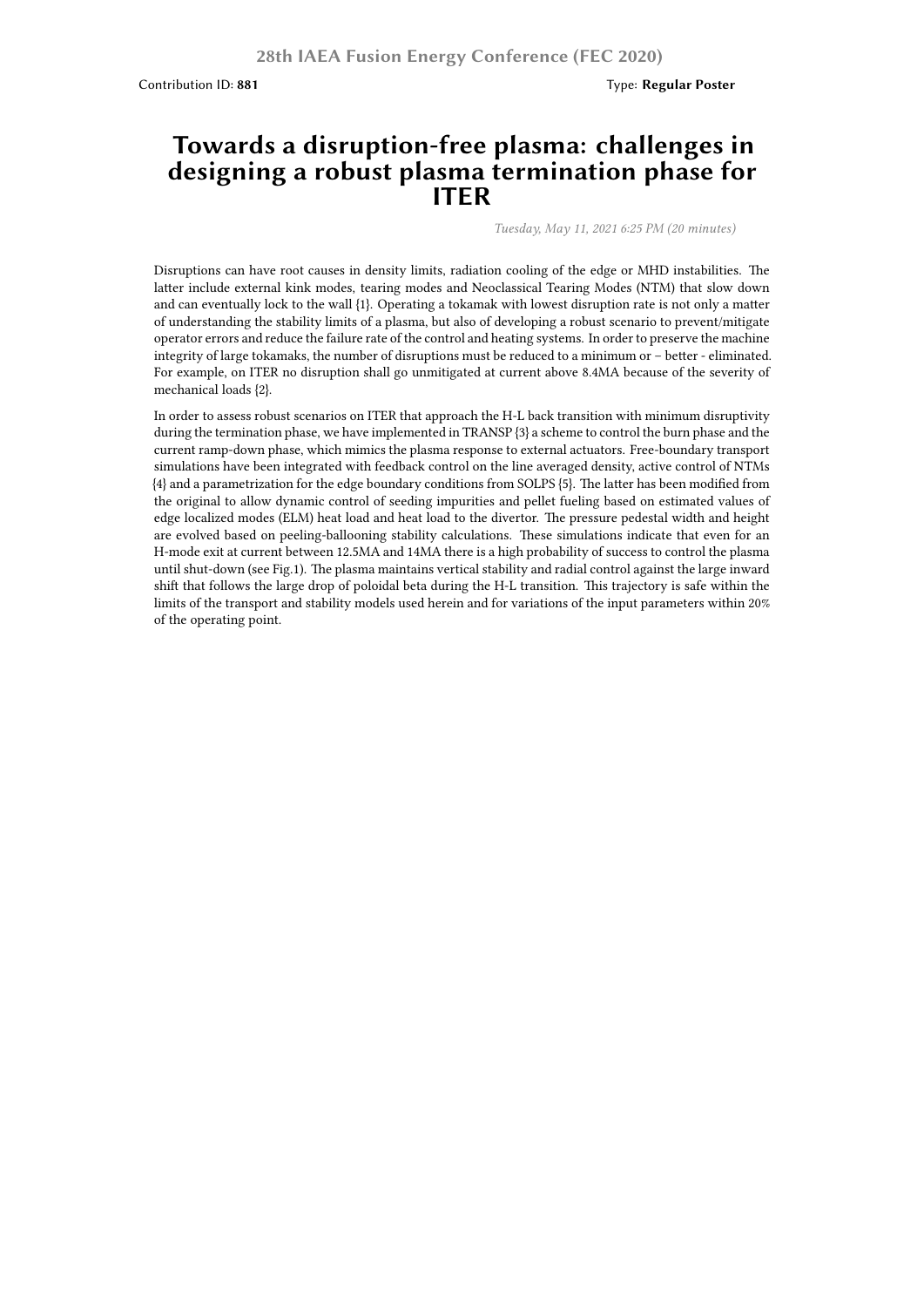

Figure 1: evolution of line averaged density, beta poloidal, plasma radial position, the plasma crosssection and current during the ramp-down phase. The flattop ends at 632s. Shaded areas indicate variations around the operating point.

The plasma cross-section needs to be reduced and the plasma centroid guided downward in the ramp-down to avoid vertical instability {6}. For the current rate of 0.21MA/s used here, which is the fastest rate during normal operation, the slowest reduction rate of the plasma cross-section is 500cm2/s. This results from freeboundary calculations that evolve the magnetic equilibrium and the transport in a tightly coupled scheme, with electron density during the H-mode ramp-down phase between 65% and 80% of the Greenwald fraction. Auxiliary heating is used until the current is reduced to 7.5MA, since ITER cannot ramp-down the current with Ohmic heating only. Since the outer gap increases when the plasma shrinks, the electron cyclotron (EC) system is the only option to provide core heating in L-mode, because ion cyclotron (IC) coupling would be lost.

Sustaining H-mode during the ramp-down has implications for NTM control. The EC Upper Steering Mirror is designed to provide a highly focused beam. During the ramp-down phase the EC deposition broadens and the current drive needed for NTM control increases up to the maximum available. The requirements for NTM control must be compatible with the needs for heating the plasma core, which sets a lower limit on the current of about 12MA. Including all these constraints in the simulations leads to the conclusion that it does exist a safe trajectory requires an H-L transition at 12.5-14MA.

Theoretical models are not mature enough to model self-consistently the density evolution and the transition to/from H-mode in time-dependent simulations for scenario development. This is why designing experiments that mimic the conditions expected on ITER and validating the models against these data is critical for extrapolation.

It is important to notice that – while the control of the external input power is at a mature stage – experience on controlling the self-heating is lacking. Thus, while present-day experiments give us confidence on how to control the plasma current and shape to avoid disruptions due to low-q and vertical stability, the interplay between D-T fueling mix and heating power to access safely the H-L transition is a completely new area, affected by large uncertainties in the modeling.

Experiments on present devices are most needed to inform ITER on how to control the H-L transition in the presence of alpha heating, for example by leveraging the synergy between Ion Cyclotron waves and Neutral Beam fast ions. This is where simulations like the ones described here can guide designing dedicated experiments to inform ITER on how to design robust discharges, from startup to termination.

This material is based upon work supported by the U.S. Department of Energy, Office of Science, Office of Fusion Energy Sciences, under contract number DE-AC02-09CH11466. The views and opinions expressed herein do not necessarily reflect those of the ITER Organization.

{1} T. Hender et al, Nuclear Fusion 47, S128 (2007).

{2} M. Lehnen et al, Journal of Nuclear Materials 463, 39 (2015).